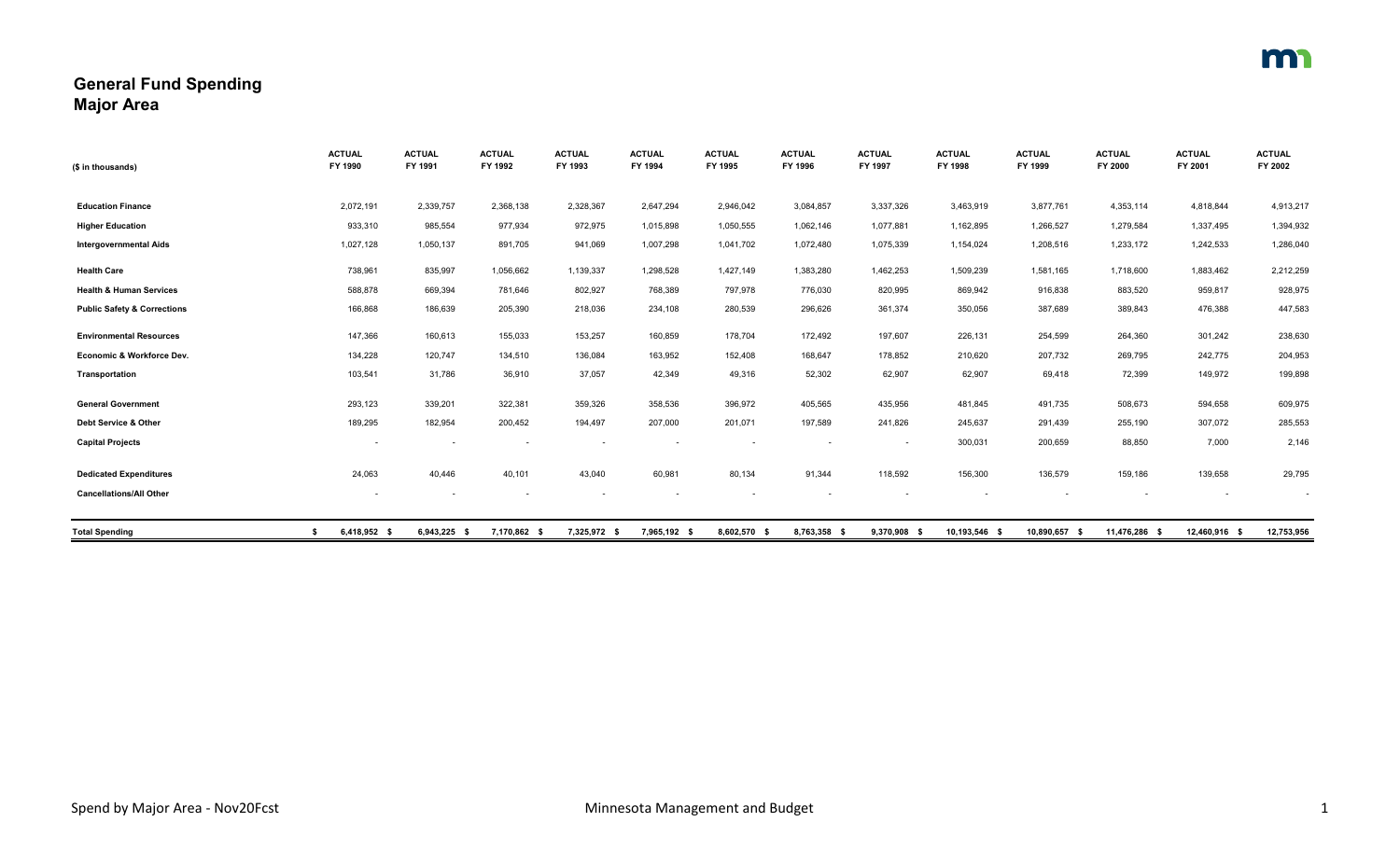## **General Fund Spending Major Area**

| (\$ in thousands)                      | <b>ACTUAL</b><br>FY 2003 | <b>ACTUAL</b><br>FY 2004 | <b>ACTUAL</b><br>FY 2005 | <b>ACTUAL</b><br>FY 2006 | <b>ACTUAL</b><br>FY 2007 | <b>ACTUAL</b><br>FY 2008 | <b>ACTUAL</b><br>FY 2009 | <b>ACTUAL</b><br>FY 2010 | <b>ACTUAL</b><br>FY 2011 | <b>ACTUAL</b><br>FY 2012 | <b>ACTUAL</b><br>FY 2013 |
|----------------------------------------|--------------------------|--------------------------|--------------------------|--------------------------|--------------------------|--------------------------|--------------------------|--------------------------|--------------------------|--------------------------|--------------------------|
|                                        |                          |                          |                          |                          |                          |                          |                          |                          |                          |                          |                          |
| <b>Education Finance</b>               | 5,646,759                | 5,795,825                | 6,403,189                | 6,951,485                | 6,555,846                | 6,891,690                | 7,000,452                | 5,395,913                | 6,148,293                | 6,687,479                | 8,905,875                |
| <b>Higher Education</b>                | 1,347,062                | 1,235,604                | 1,254,481                | 1,347,880                | 1,413,650                | 1,563,413                | 1,549,803                | 1,455,940                | 1,356,673                | 1,275,446                | 1,295,095                |
| <b>Intergovernmental Aids</b>          | 1,473,924                | 1,359,985                | 1,282,292                | 1,395,351                | 1,485,376                | 1,519,008                | 1,432,783                | 1,561,560                | 1,343,058                | 1,412,369                | 1,306,636                |
| <b>Health Care</b>                     | 2,596,127                | 2,546,612                | 2,785,008                | 3,025,384                | 3,292,509                | 3,524,154                | 3,385,813                | 3,166,111                | 3,227,869                | 4,288,490                | 4,093,265                |
| <b>Health &amp; Human Services</b>     | 925,551                  | 934,510                  | 923,669                  | 884,286                  | 1,018,479                | 1,106,317                | 1,074,237                | 937,767                  | 1,095,006                | 1,096,604                | 1,114,303                |
| <b>Public Safety &amp; Corrections</b> | 479,791                  | 435,628                  | 470,205                  | 501,213                  | 556,075                  | 571,652                  | 606,324                  | 531,507                  | 593,990                  | 548,095                  | 582,952                  |
| <b>Environmental Resources</b>         | 201,320                  | 197,484                  | 201,792                  | 164,151                  | 202,802                  | 226,015                  | 223,925                  | 166,920                  | 162,974                  | 145,622                  | 157,085                  |
| Economic & Workforce Dev.              | 177,008                  | 159,294                  | 151,253                  | 153,574                  | 170,912                  | 266,204                  | 162,252                  | 148,872                  | 163,109                  | 147,069                  | 177,400                  |
| Transportation                         | 108,351                  | 71,151                   | 73,330                   | 99,941                   | 109,828                  | 137,303                  | 108,146                  | 92,422                   | 65,051                   | 65,067                   | 66,634                   |
| <b>General Government</b>              | 615,068                  | 562,174                  | 636,851                  | 632,475                  | 714,876                  | 744,304                  | 836,095                  | 720,368                  | 762,356                  | 704,674                  | 792,491                  |
| Debt Service & Other                   | 295,499                  | 265,706                  | 323,453                  | 352,447                  | 399,651                  | 409,296                  | 452,855                  | 429,123                  | 401,118                  | 192,056                  | 223,000                  |
| <b>Capital Projects</b>                |                          |                          |                          |                          |                          | 10,247                   | 10,248                   | 10,250                   | 12,648                   | 20,414                   | 24,138                   |
| <b>Dedicated Expenditures</b>          | 27,698                   | 35,786                   | 23,123                   | 34,113                   | 27,238                   | 35,405                   | 18,464                   | 10,203                   | 2,590                    | 321                      | 329                      |
| <b>Cancellations/All Other</b>         |                          |                          | $\blacksquare$           |                          |                          | $\sim$                   |                          |                          | ٠                        |                          | $\sim$                   |
| <b>Total Spending</b>                  | 13,894,158 \$<br>\$      | 13,599,759 \$            | 14,528,646 \$            | 15,542,300 \$            | 15,947,242 \$            | 17,005,008 \$            | 16,861,397 \$            | 14,626,956 \$            | 15,334,735 \$            | 16,583,706 \$            | 18,739,203               |